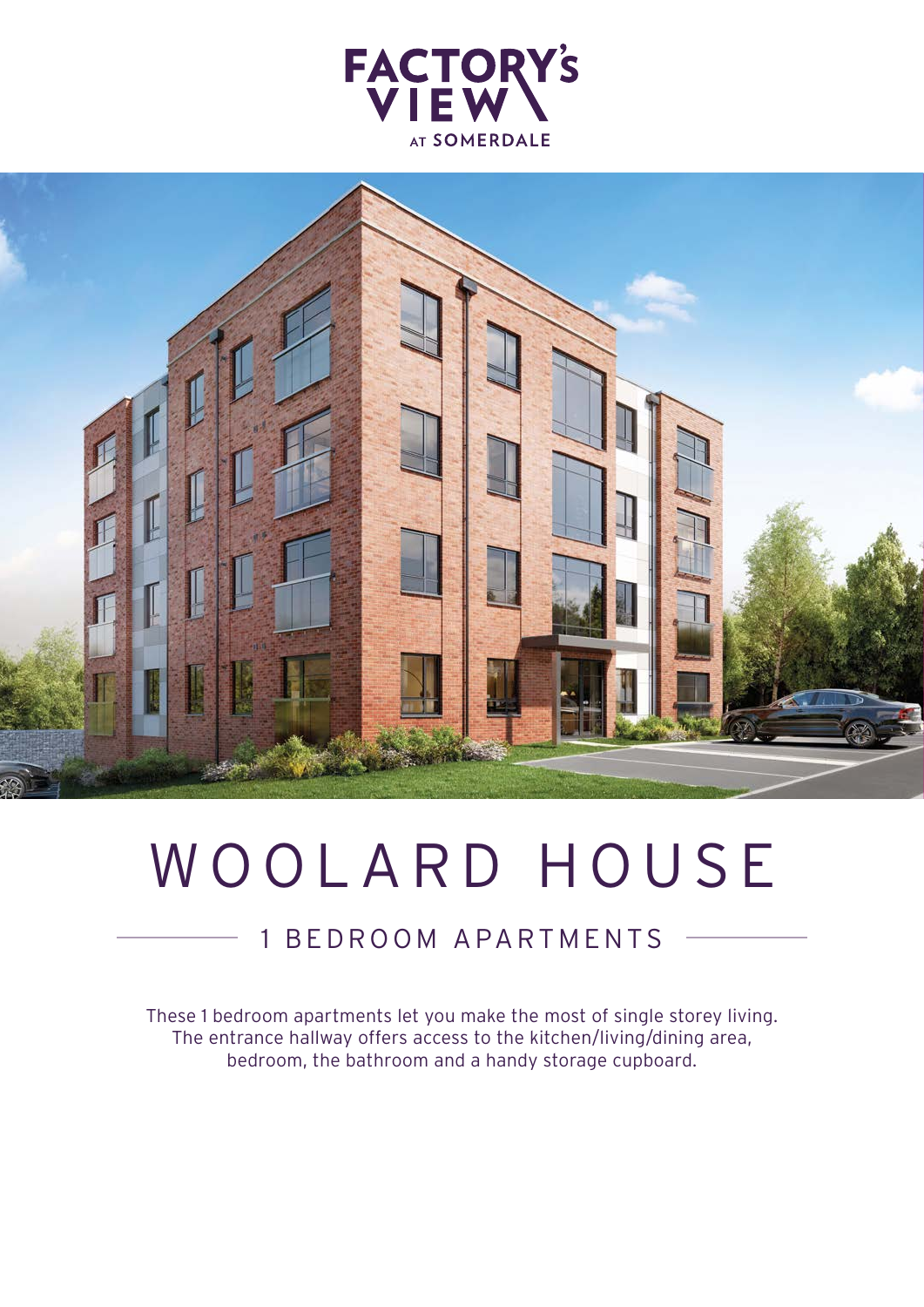

### PLOT 229

Living Room 4.56m x 3.27m 15'0" x 10'9" Kitchen 3.27m x 2.43m 10'9" x 8'0" Bedroom *max* 3.54m x 3.42m 11'8" x 11'3"

Total internal floor area 47.7 sq. m. 513 sq. ft.





#### PLOTS 220, 223 & 226

| <b>Living Room</b><br>4.56m x 3.27m | 15'0" x 10'9"  |
|-------------------------------------|----------------|
| Kitchen<br>3.27m x 2.43m            | 10'9" x 8'0"   |
| Bedroom <i>max</i><br>3.54m x 3.31m | 11'8" x 10'10" |

Total internal floor area 47.7 sq. m. 513 sq. ft.









First Floor

#### PLOTS – 220, 221, 222, 223, 224, 225, 226, 227, 228, 229, 230 & 231

lmages may include optional upgrades at additional cost. This image is from an imaginary viewpoint within an open space area. Its purpose is to give a feel for the development, not an accurate description of each property.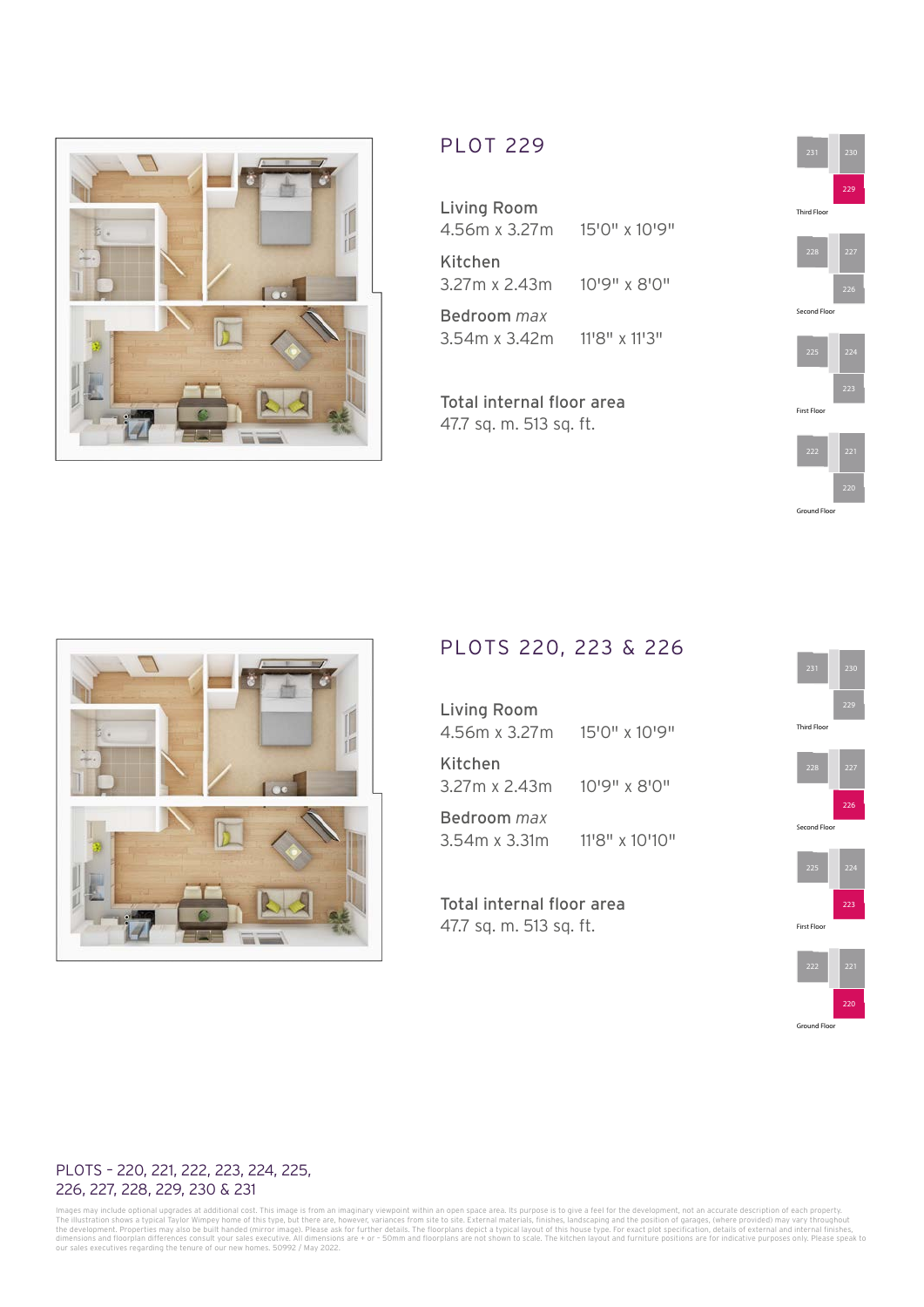

## PLOT 230

Living Room 5.50m x 2.90m 18'1" x 9'6" Kitchen 2.99m x 2.13m 9'10" x 7'0" Bedroom *max* 4.21m x 2.86m 13'10" x 9'5"

Total internal floor area 49.6 sq. m. 533 sq. ft.





#### PLOT 221, 224 & 227

Living Room 5.50m x 2.90m 18'1" x 9'6" Kitchen 3.99m x 2.13m 9'10" x 7'0" Bedroom *max*

4.21m x 2.74m 13'10" x 9'0"

Total internal floor area 49.6 sq. m. 533 sq. ft.





Second Floor





#### PLOTS – 220, 221, 222, 223, 224, 225, 226, 227, 228, 229, 230 & 231

lmages may include optional upgrades at additional cost. This image is from an imaginary viewpoint within an open space area. Its purpose is to give a feel for the development, not an accurate description of each property.